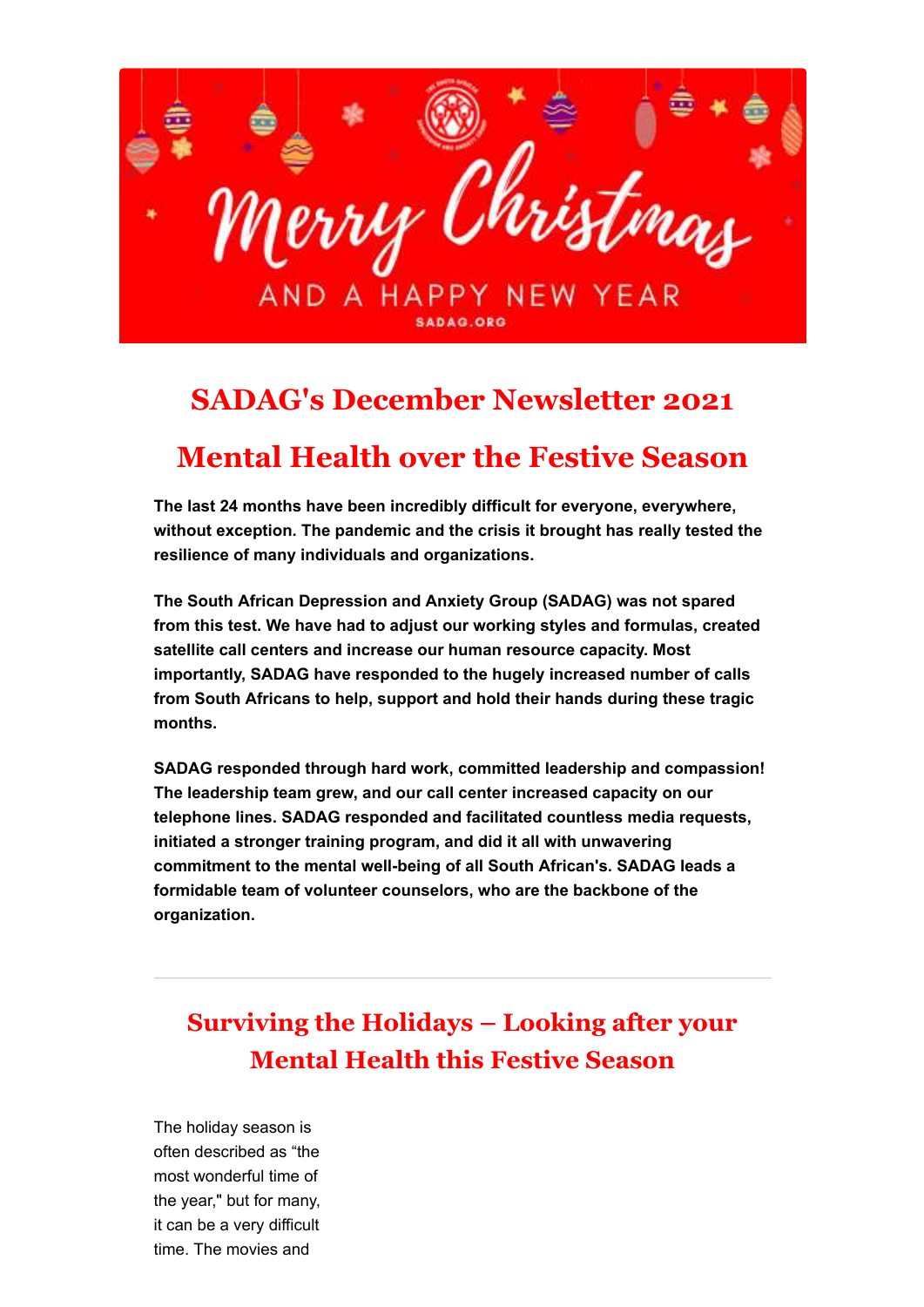popular advertising portray the holidays as full of cheer, but often many struggle to cope with grief, stress, endof-year burnout, financial strain, family problems and loneliness. These stressors can make it even more difficult for people living with a mental health issue.

SADAG are gearing up for the festive season to help thousands of people who will be reaching out for support

#### **SURVIVING THE HOLIDAYS** 1. BUILD A SUPPORT SYSTEM 2. MAKE A PLAN 3. SET A BUDGET 4. HAVE A DISCUSSION ABOUT THE HOLIDAYS WITH CHILDREN, FRIENDS AND FAMILY TO MANAGE EXPECTATIONS 5. BE INTENTIONAL ABOUT LOOKING AFTER YOUR MENTAL HEALTH OVER THE HOLIDAYS

- 6. YOU CAN (AND SHOULD) SAY "NO" MORE OFTEN
- 7. THINK ABOUT YOUR STRESS TRIGGERS & HOW TO MANAGE **THEM**
- 8. THINK OF WAYS TO FILL YOUR CUP & DO THINGS YOU ENJOY
- 9. STICK TO BASICS SLEEP, FOOD, FRESH AIR, EXERCISE, ETC.



If you or a loved one need help, please contact: 0800 456 789 or visit www.sadag.org

and help. There are still so many people who don't know where to go to get help for mental health issues, and many are too afraid to speak out about their issues due to stigma. But there is support available – even over the holidays.

To better help and support countless South Africans who struggle with their mental health during the festive season, SADAG are sharing daily mental health related tips via our website and social media pages. Follow SADAG on our various online platforms - Facebook [\(The South African Depression and Anxiety Group](https://www.facebook.com/TheSADAG)), Twitter [@TheSADAG,](https://twitter.com/TheSADAG) Instagram [@sadag\\_official](https://www.instagram.com/sadag_official/) and our Website [www.sadag.org](https://www.sadag.org/index.php?option=com_content&view=article&id=1897&Itemid=101) to get your daily Mental Health Tip for the Holiday Season.

If you, or someone you know, is struggling to cope over the festive season, it is important that you get help. SADAG is open throughout the holidays – including Christmas Day and New Year's Day - and are able to provide free telephone counselling, support and nationwide referrals. SADAG are open 7 days a week, 365 days a year, 24 hours a day - We do not close, We are here for you.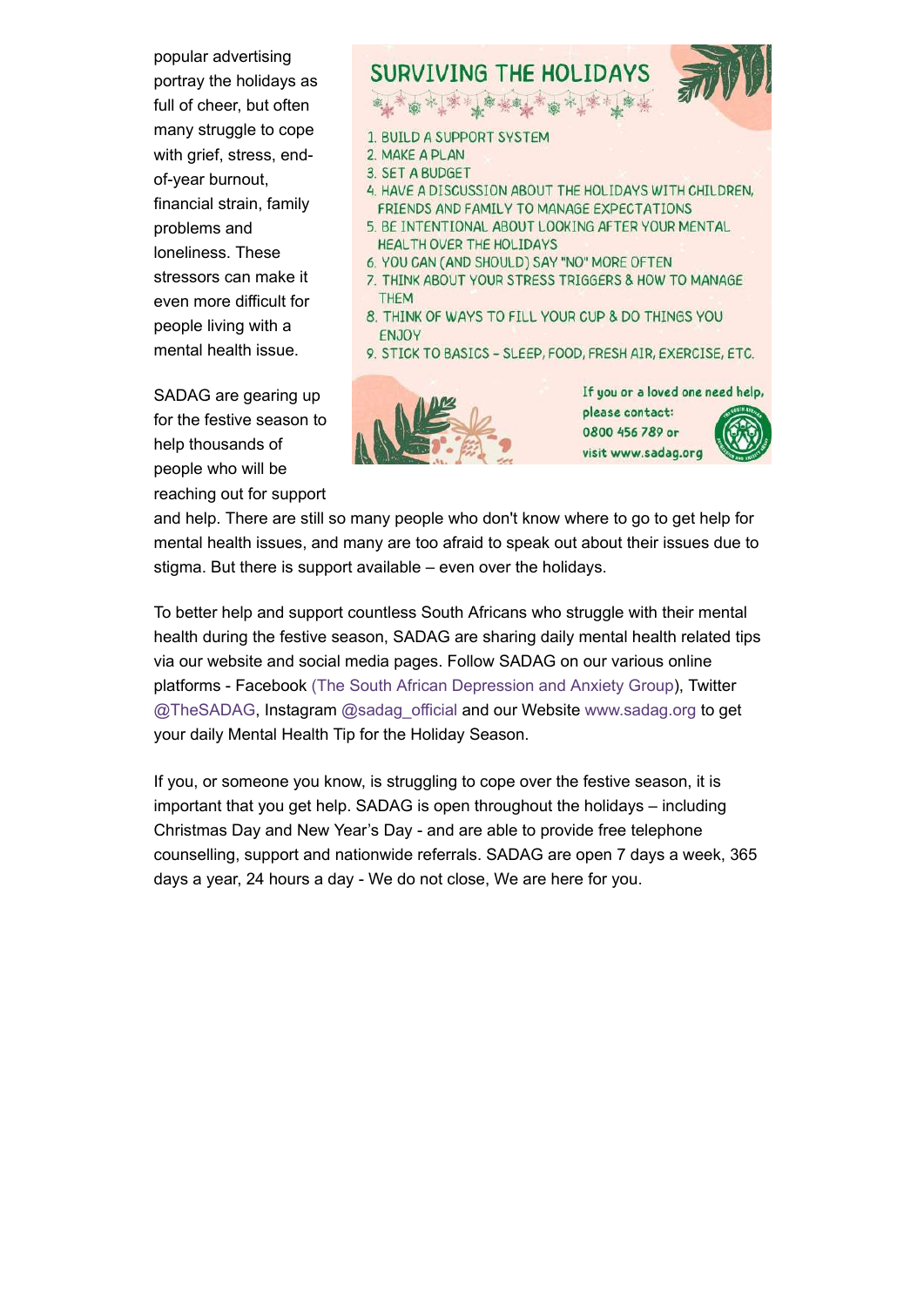

### **Facebook Friday**

In order to help more people get FREE access to top expert advice about mental health related issues, SADAG have hosted LIVE video Q&A sessions every Friday from 1pm to 2pm. Expert guests include a variety of professionals such as Psychologists and Psychiatrists who discuss audience questions about various topics such as Depression, Substance Abuse, Gender Based Violence and more!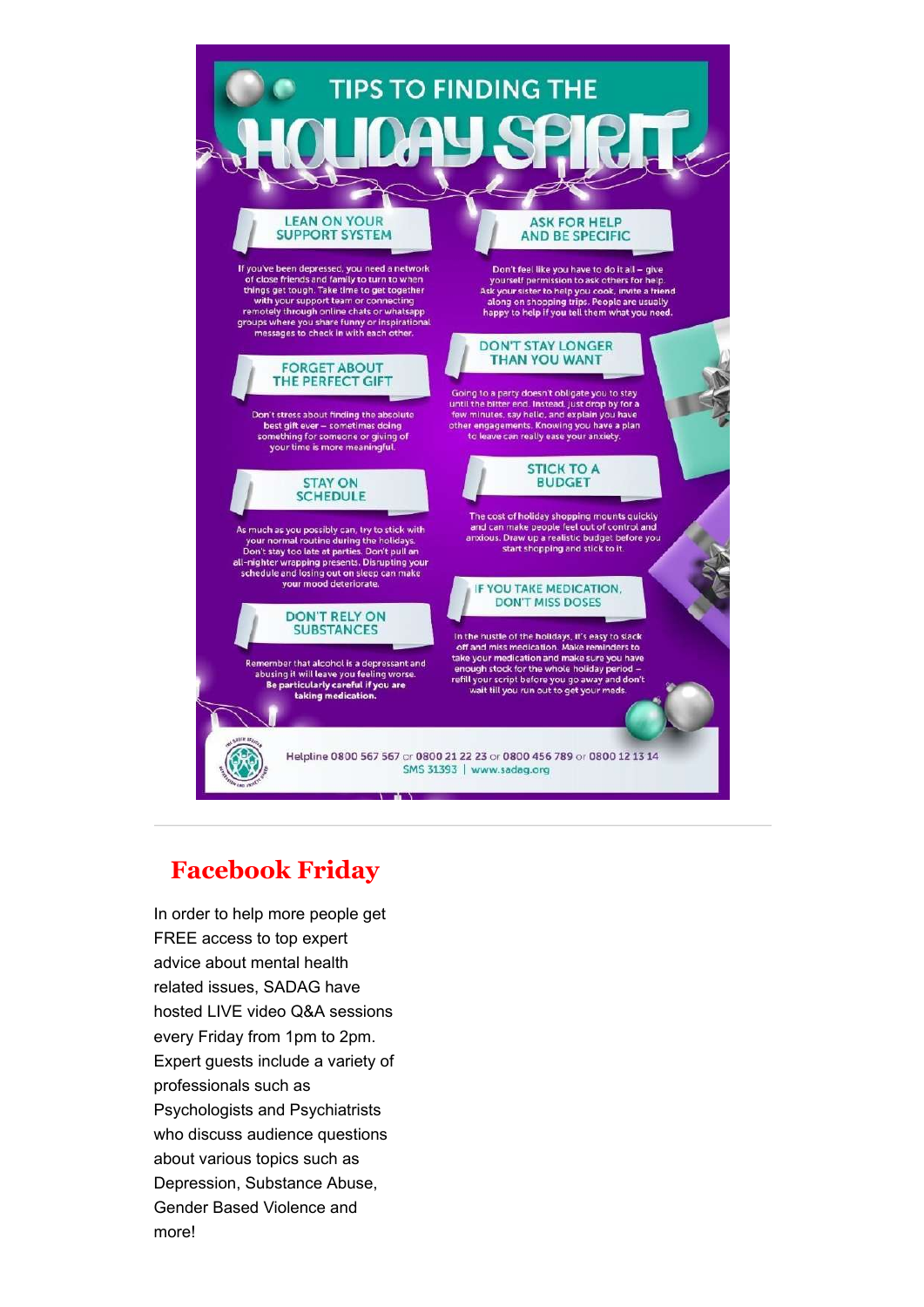Over the past year, SADAG have hosted over 44 #FacebookFriday Sessions with over 70 experts who contributed and answered questions LIVE. They delve into signs, symptoms and give practical first-hand tips on how to manage various mental health challenges. These sessions typically reach between 5 000 – 15 000 people and remain a great source of help for the thousands of South Africans who need mental health help and support.

If you were not able to join the sessions, please feel free to watch and share the sessions with anyone in need of expert advice. Please see below for the most recent Facebook Friday



sessions which may be helpful during the festive season:

- [Unpacking Medication FAQs](https://web.facebook.com/TheSADAG/videos/955923568465900/)
- [Surviving the Holidays](https://web.facebook.com/TheSADAG/videos/1161808044626359/)
- [Support for Gender Based Violence](https://web.facebook.com/TheSADAG/videos/2698689980276649/)
- [The effect of Gender Based Violence on families & loved ones](https://web.facebook.com/TheSADAG/videos/299912788700400/)
- [The psychological impact of Gender Based Violence](https://web.facebook.com/TheSADAG/videos/3209410576000092/)

To watch any of our Facebook Friday session please go to our Facebook page: [@The South African Depression and Anxiety Group](https://www.facebook.com/TheSADAG)



### **The Power of Support Groups**

Support Groups have formed the foundation of the mental health support that SADAG have provided to thousands of people in South Africa and without the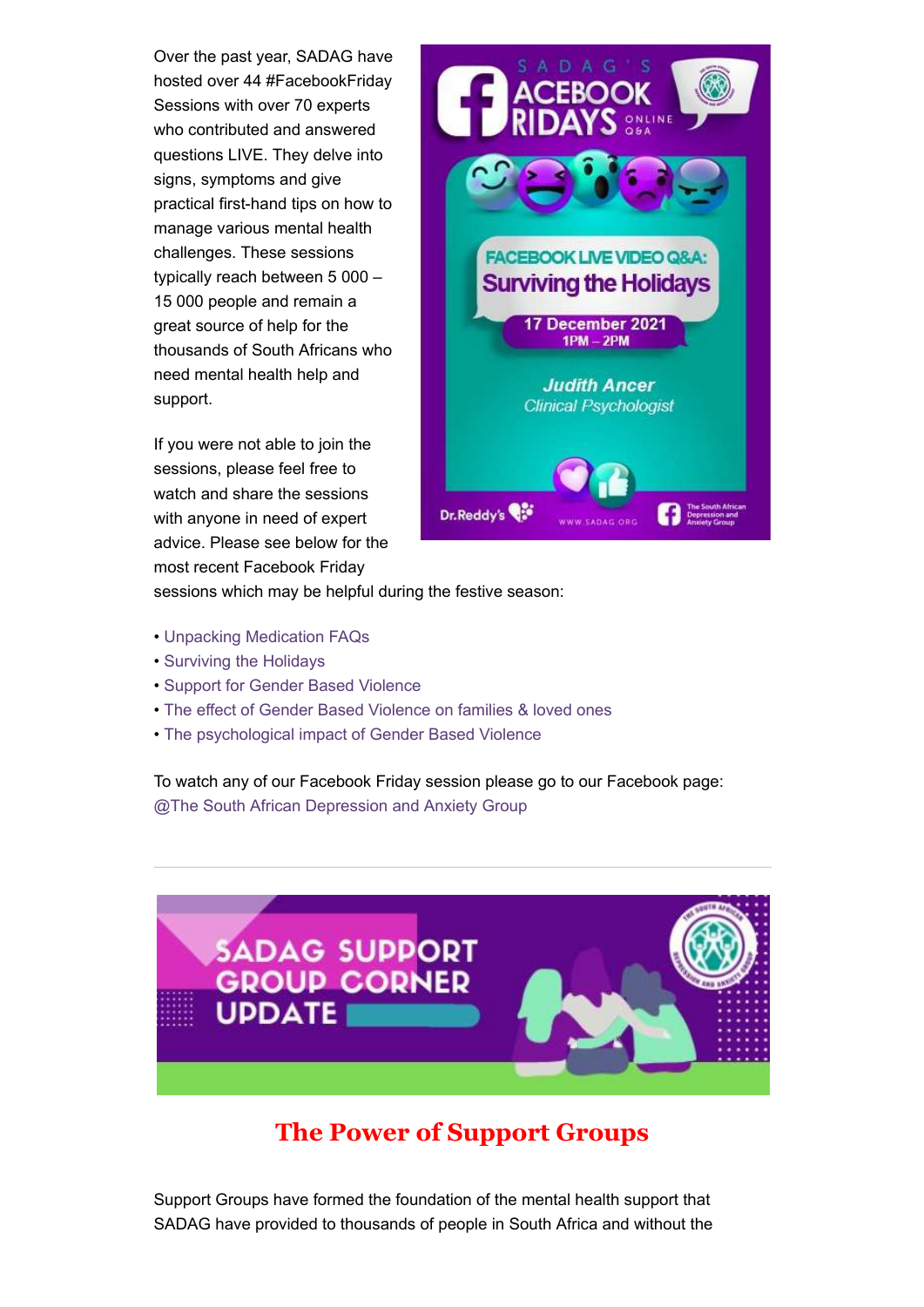endless and unwavering dedication from the Support Group Leaders, the support we can provide to South Africans would not be possible.

A special thanks to all the Support Group Leaders who selflessly go above and beyond to offer support and a safe space to those in need. Not only do they freely give their time and knowledge, but each day, their combined efforts, help to break the stigma that surrounds Mental Health in SA.

From having a total of zero online Support Groups in January of 2020, SADAG now have over 35 online nationwide groups around the country. We have hosted over 15 guest speakers in the last year, enjoyed over 40 Support Group Leader Connect Sessions, and launched our first annual Support Group Awareness Week.

While many of our Support Groups close over the holidays – we wish all of our Support Group Leaders a restful break. There are still a number of online Support Groups that will continue running support and online meetings over the festive season to provide support and a safe space to connect during these challenging times. If you would like to join a Support Group over the festive season, please contact a Counsellor on 0800 21 22 23 or 0800 70 80 90 or sms 31393 and a counsellor will call you back to help further.

# **Mental Health Matters Journal**

SADAG in partnership with Inhouse Publications have just published its 6th issue of Mental Health Matters Journal for 2021. This year we have covered many brilliant topics by top mental health experts.

For the final issue this year, we have some great articles from various experts which include:

• **Healthcare Workers in the Time of Covid-**



**19**: A fantastic editorial by psychiatrist and psychologist, Dr Frans Korb to lead us out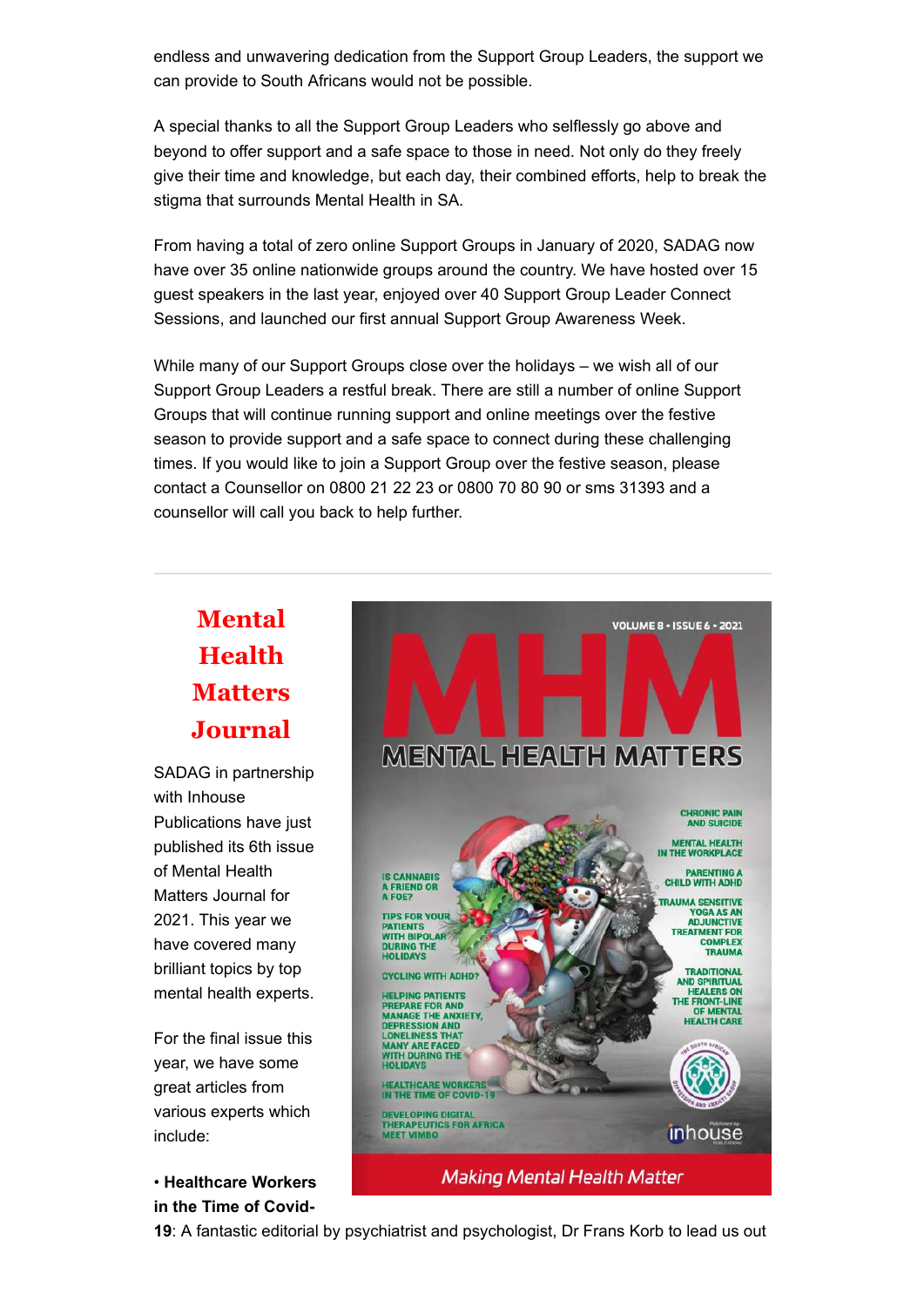of 2021

• **Helping Patients Prepare for and Manage the Anxiety, Depression and Loneliness that Many are Faced with During the Holidays:** A great read and a fantastic, practical resource by psychologist, Alexa Scher

- **Chronic Pain and Suicide: Important insights by psychiatrist,** Dr Kobus Roux
- **Mental Health in the Workplace:** A thought-provoking discussion by psychiatrist, Dr Christoffel Grobler and lawyer Willene Holness
- **Cycling with ADHD?:** A fascinating look at ADHD in women by psychiatrist, Dr Dora Wynchank
- **Parenting a child with ADHD:** A heartfelt account by a loving mother

To read the latest December issue of Mental Health Matters Journal , please click [here](https://www.sadag.org/index.php?option=com_content&view=article&id=3115&Itemid=500)



# **Run Henry Run!**

Earlier this year, Henry Cock set out on a campaign to not only run across the coastline of South Africa, from Kosi Bay to Alexander Bay, between July to November, but to break the Guinness World Record for most consecutive half marathons. His initiative was inspired by his personal Mental Health

**Diepsloot**

**Counselling**

journey and wanting to create change and raise awareness about the mental health issues that many face on a daily basis.

Henry has not only achieved his goal on breaking the record by running 133 consecutive half marathons but has **raised just over R1.2 million for SADAG**. This is the most money that has been raised by any one individual for a cause in Africa! This inspiring campaign will help SADAG cover costs of our toll free helplines for an entire year.

The SADAG team is grateful to Henry for his selfless act of kindness and his efforts will not be forgotten. Thank you Henry Cock and to those who supported him on this epic campaign to make Mental Health Matter and for supporting SADAG.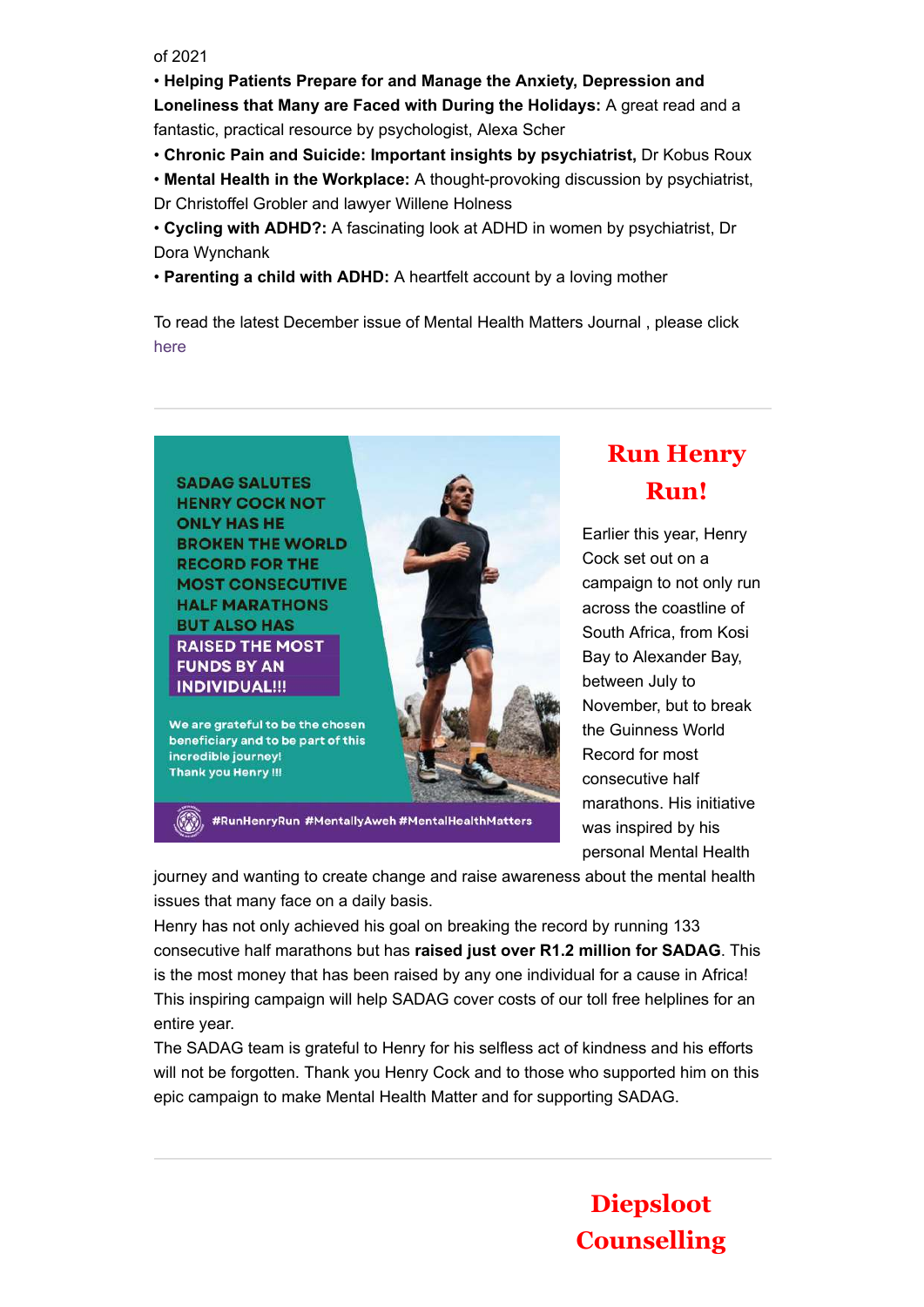

### **Container**

Globally, Covid-19 had huge impact on every sector, including the Counselling Container in Diepsloot. Due to strict lockdown regulations, the container had to close its doors until May 2021 to ensure the safety of our staff and clients. As the number of Covid-19 related cases started easing, the container started operating

fully again in July.

During the closure period, we tried to keep as many support structures operational as possible - We received 9 calls daily from clients seeking our assistance and our 51 Support Group members were contacted weekly to ensure their wellness. We also conducted house visits to all our members and also distributed food hampers to all including some other clients amounting to over 70 people. These kind of donations were greatly appreciated as many clients were financially impacted due to the pandemic.

As the need for services increase, the need for additional staff and support staff was required. This year, the Diepsloot team embarked on recruiting additional staff to ensure that the help and support provided remain up to standard. The container sees over 10 clients a day who present with issues such as Depression, Anxiety, psychosis induced by Substance Abuse, GBV, job loss, relationship problems, Suicide and Treatment Non-Compliance.

Another project that has been growing is the vegetable garden which serves as an empowerment activity for Mental Health patients. There are currently 4 women and 2 men who are involved in the garden where the produce is a source of fundraising and food for the community.

As the year came to a close, the Diepsloot Container hosted its yearly Christmas Party for orphaned children and the Support Group members. Gifts for the party were collected for the Dieploot and Ivory Park communities through SADAG's Santa Shoebox Project where we were able to give over 134 children a shoebox filled with goodies. Each and every gift was given to the community members and was met with extreme happiness and gratitude.

The biggest achievement this year was that the Counselling Container received the prize for best service delivery in the Diepsloot community. This recognition leaves us beaming with pride and has inspired us to continue going the extra mile to help reach all those who need extra help and support during this time.

> **Ivory Park Counselling**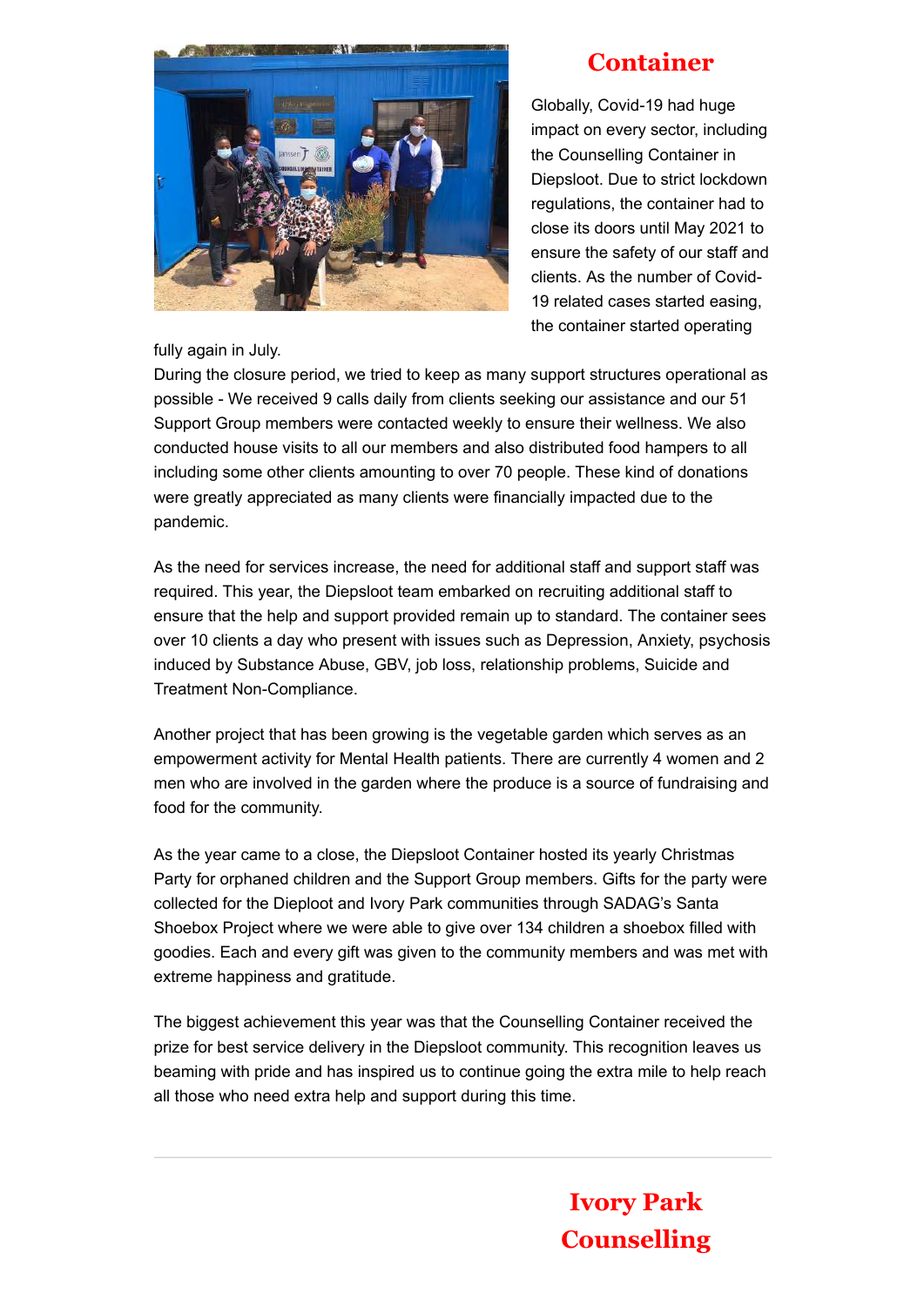

### **Container**

SADAG officially launched a new Counselling Container in the Ivory Park community on 27 October 2021. The container is based centrally at the Thuthukani Centre which is situated on the main road close to clinics, the police station and fire station.

In March of 2021, staff were recruited, which was followed by an intensive training for the selected candidates. Operations started in August, where we started to offer free face to face counselling and Mental Health Awareness Talks in schools, NGO's, churches and malls. Currently, we receive many clients daily who need help and support with

various psycho-social issues and launched a mental health Support Group in October which has been growing from strength to strength.

In order to find out more about the community, a Mental Health Survey was conducted in September. One finding that clearly stood out was the great need for Mental Health awareness, services and support that is needed. This finding solidified our presence and need for support within the Ivory Park Community. Every year, SADAG host a Christmas party for orphaned children and the Support Group members in the Diepsloot community, and this year, Ivory Park joined the project. Two separate Christmas parties were hosted where staff members handed over Santa Shoebox Gifts to the 134 children in the communities. The day was concluded with the last Support Group meeting for the year – Members celebrated the year with joyous song and received a food hamper for the festive season.

The Ivory Park Team would like to thank everyone who contributed to the Santa Shoebox gifts and hampers. Each one of the many donations received brought a smile to so many faces in the community. We look forward to making a greater impact in Ivory Park in 2022.

### **NPOwer Helpline - Supporting NPOs Nationwide**

In the past year, NPOwer has received more than 8000 calls, hosted over 200 Trauma Debriefing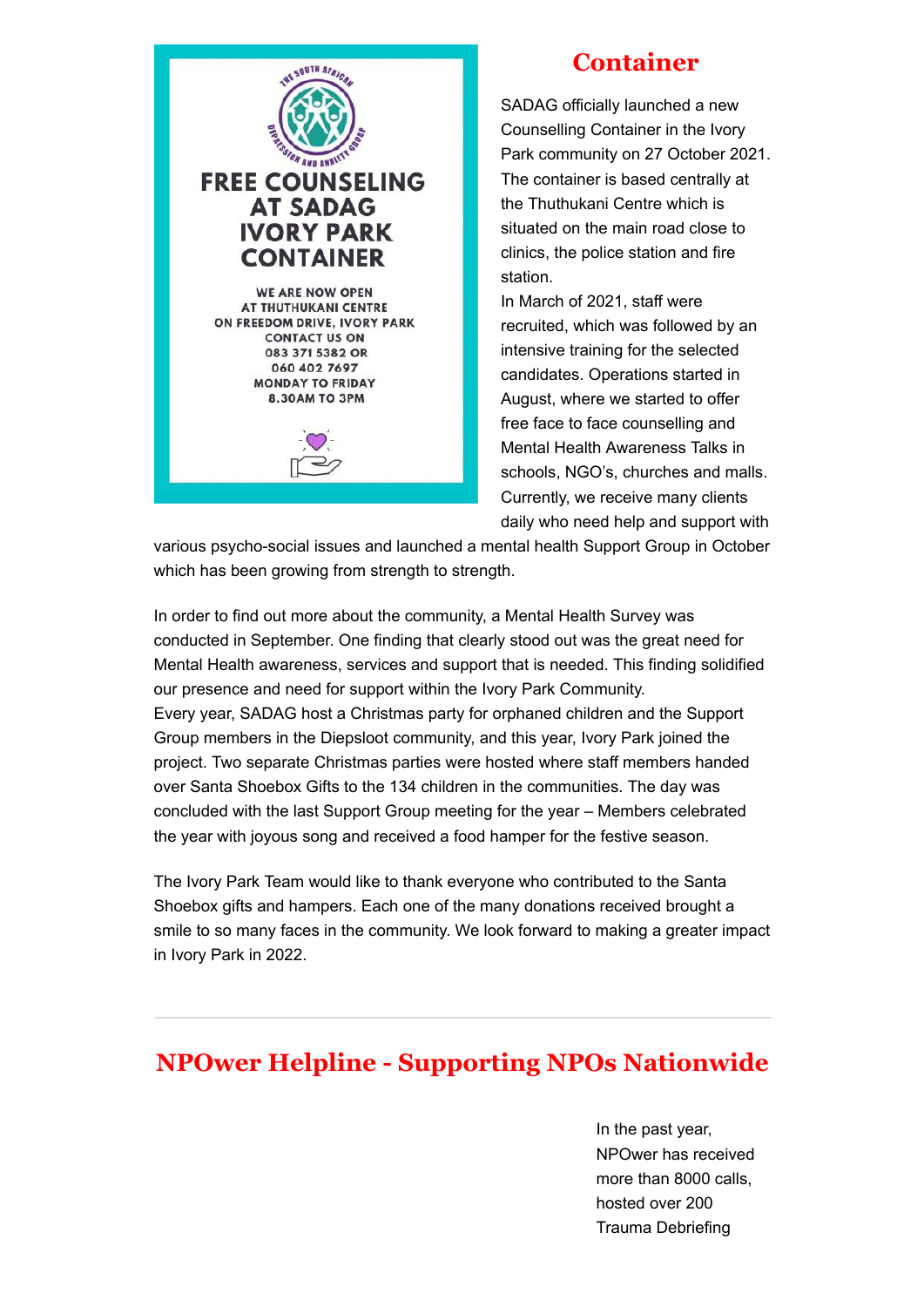

Sessions, launched a Support Group specifically for staff and volunteers working at NGOs and NPOs, and hosted 8 online webinars on various mental health topics including burnout,

compassion fatigue, Anxiety, Panic and Depression.

NPOwer is growing into an incredible platform for NGO's, NPOs and community organisations to get the mental health help and support they desperately need – NGO staff and volunteers rarely take long breaks during the festive season and may need extra help and support during this time. If you, or someone you know, work in the non-profit sector and are in need of FREE Mental Health help, call the 24 hour NPOwer Helpline 0800 515 515, SMS 43010 or visit [npowersa.org](https://www.npowersa.org/) for more information! And thanks to the great partnership with Tshikululu Investment, we will continue to see NPOwer grow in 2022.



# **Healthcare Workers Care Network (HWCN)**

#### *Caring for the Carers by the Carers*

Since the launch of the Healthcare Workers Care Network (HWCN) 24 hour Helpline in June 2020, we have received over 2600 calls from healthcare workers from across the country, and have received over 410 online requests for help via the website. Over 230 healthcare

workers have started probono therapy sessions ,and our volunteer mental health professionals conducted over 613 therapy sessions.

We would like to thank the wonderful HWCN volunteers from across the country, who have given their time and effort to help all those frontline workers who needed it the most over the last 20 months. To all 570 volunteers, we salute you for providing the sessions and service in these uncertain times!

The HWCN Helpline (0800 21 21 21) will be open throughout the holidays providing free mental health support and help, please share the contact details with any frontline or healthcare worker who needs mental health assistance.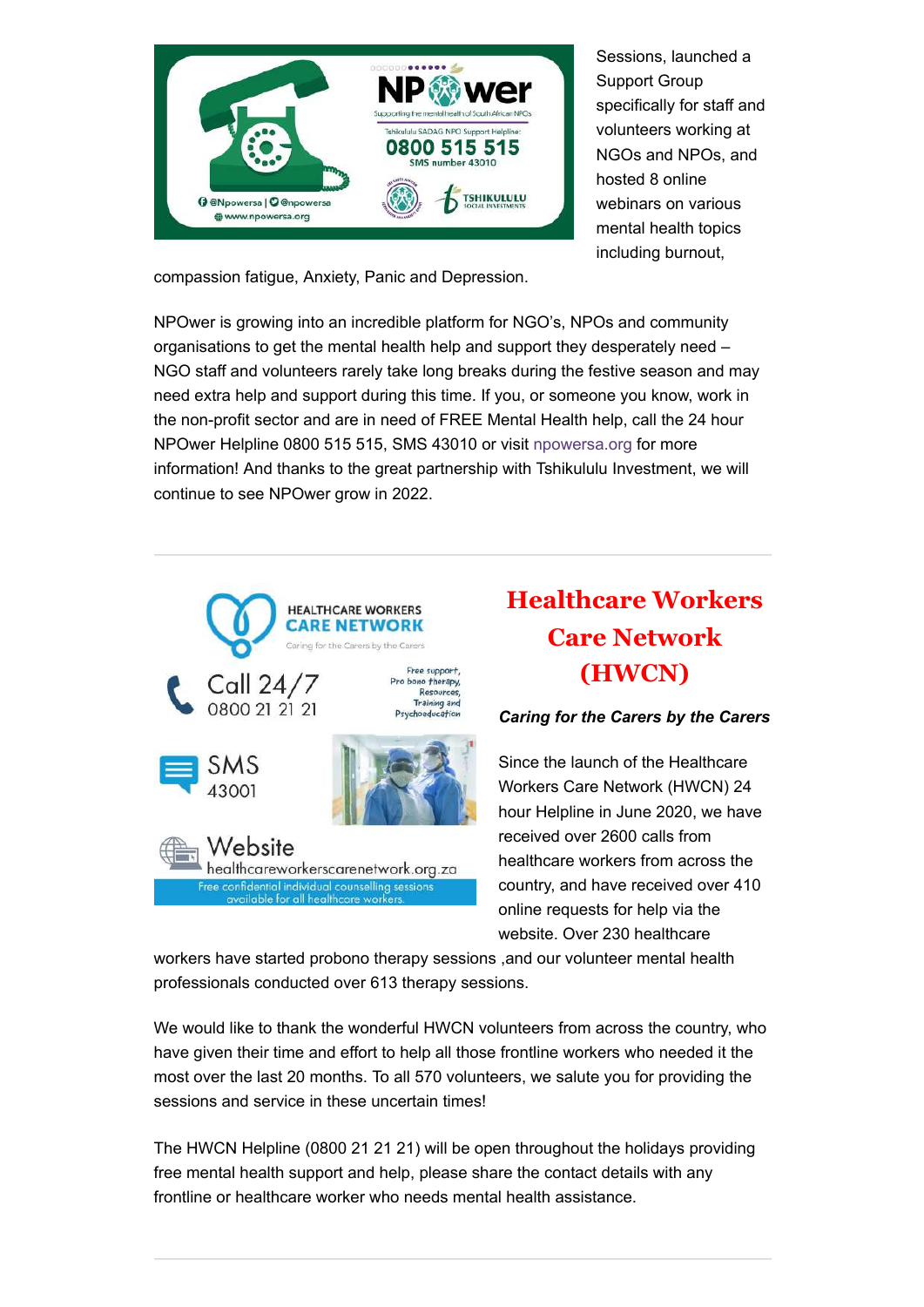### **Press and Media**

SADAG works closely with press and media from around the country - national and local press - to help create awareness and educate people about mental health. During November, SADAG had over 288 press clippings in newspapers, television, radio, online and medical journals, with an estimated advertising value of R13 619 091. We are so grateful to Newsclip Media Monitoring Agency for helping us to track all of our press and media across all platforms - we really appreciate it.

Below are some articles on various mental health topics from recent press activity which are helpful for the festive season:



- Our youth are at breaking point we must invest more resources in student Mental Health. Read more by News24 [here](https://www.news24.com/parent/family/parenting/opinion-our-youth-are-at-breaking-point-we-must-invest-more-resources-in-student-mental-health-20211112)
- Centering the soul during Covid and festive season. Read more in Soweto Sunrise News by Ntsumi Karin Duma [here](http://sowetosunrisenews.co.za/2021/12/16/centering-the-soul-during-covid-and-festive-season/)
- COVID 19 Pandemic: Single mothers bear the biggest brunt . Read more in Health – E news by Sakhile Dube [here](https://health-e.org.za/2021/11/16/covid-19-pandemic-single-mothers-bear-the-biggest-brunt/)
- How to handle panic attacks by Daily Sun [here](https://www.dailysun.co.za/LIfestyle/HANDLE-YOUR-PANIC-ATTACKS-20150713)
- Give a little, get a lot: Volunteering as a Mental Health panacea in FA News by Lyn Muzond [here](https://www.fanews.co.za/article/views-letters-interviews-comments/18/all/1102/give-a-little-get-a-lot-volunteering-as-a-mental-health-panacea/33430)
- Obsessive Compulsive Disorder: What it is and what to do if you suffer from it's symptoms in Daily Maverick by Tea Bell [here](https://www.dailymaverick.co.za/article/2021-11-26-obsessive-compulsive-disorder-what-it-is-and-what-to-do-if-you-suffer-from-its-symptoms/?=)
- Dealing with Stress and Anxiety whilst waiting for your matric results in in IOL by Harvest Thwala [here](https://www.iol.co.za/education/schools/dealing-with-stress-and-anxiety-whilst-waiting-for-your-matric-results-ea46ba11-7796-413c-8af4-5a42cc842181)
- What's so jolly about the festive season when some of us are dealing with grief in IOL by Sacha van Niekerk [here](https://www.iol.co.za/lifestyle/health/mind/whats-so-jolly-about-the-festive-season-when-some-of-us-are-dealing-with-grief-c8fcf387-8c09-46eb-a2d8-0633c0e40829)
- New Join Panda App makes Mental Health Support more accessible in Novus Press Group Bulletin by Panda App [here](https://novuspressbulletin.co.za/blog/new-join-panda-app-makes-mental-health-support-more-accessible)

## **Substance Abuse Helpline**

The 24-hour Department of Social Development Substance Abuse Helpline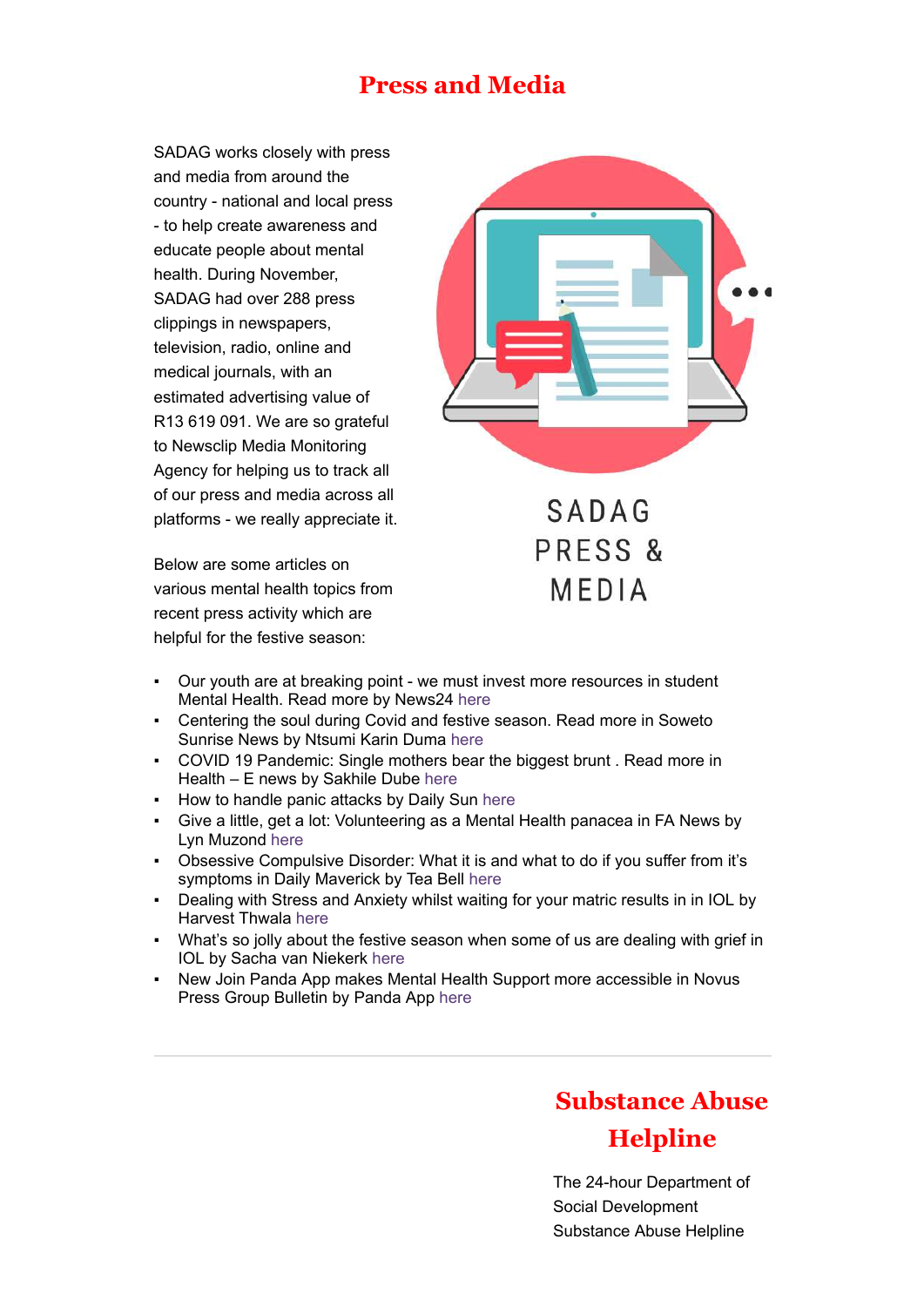

provides FREE telephonic counselling, support, information and nationwide referrals such as rehabilitation centers, addiction specialists, support groups, brochures, and self-help tips and videos to assist those struggling with addiction or loved ones needing support.

The helpline has received over 110 000 calls, SMS's, online chats and Contact-a-Counsellor forms from January – September 2021 from across the various parts of the country. The project has also continued to support many external collaborators and stakeholders with materials for their various projects and activities

ensuring information around the helpline is shared for continuous exposure. As always, the substance abuse helpline will be available, 24/7, 365 days, including the festive season - To speak to a counsellor, call 0800 12 13 14, SMS 32312 and a counsellor will call you back. Alternatively, visit [www.sadag.org](https://www.sadag.org/index.php?option=com_content&view=article&id=1897&Itemid=101) to access the online counselling platforms.



### **SADAG Thanks You for Your Support**

There is no doubt that 2021 was a year defined by trauma, loss and grief. But we also witnessed continuous support from corporate companies and individuals in the face of adversity which spread hope to so many. As we reflect on the past year, we are grateful to have received the support to continue to do our work. We couldn't do this without everyone's help and generosity.

SADAG would like to thank every individual that has made donations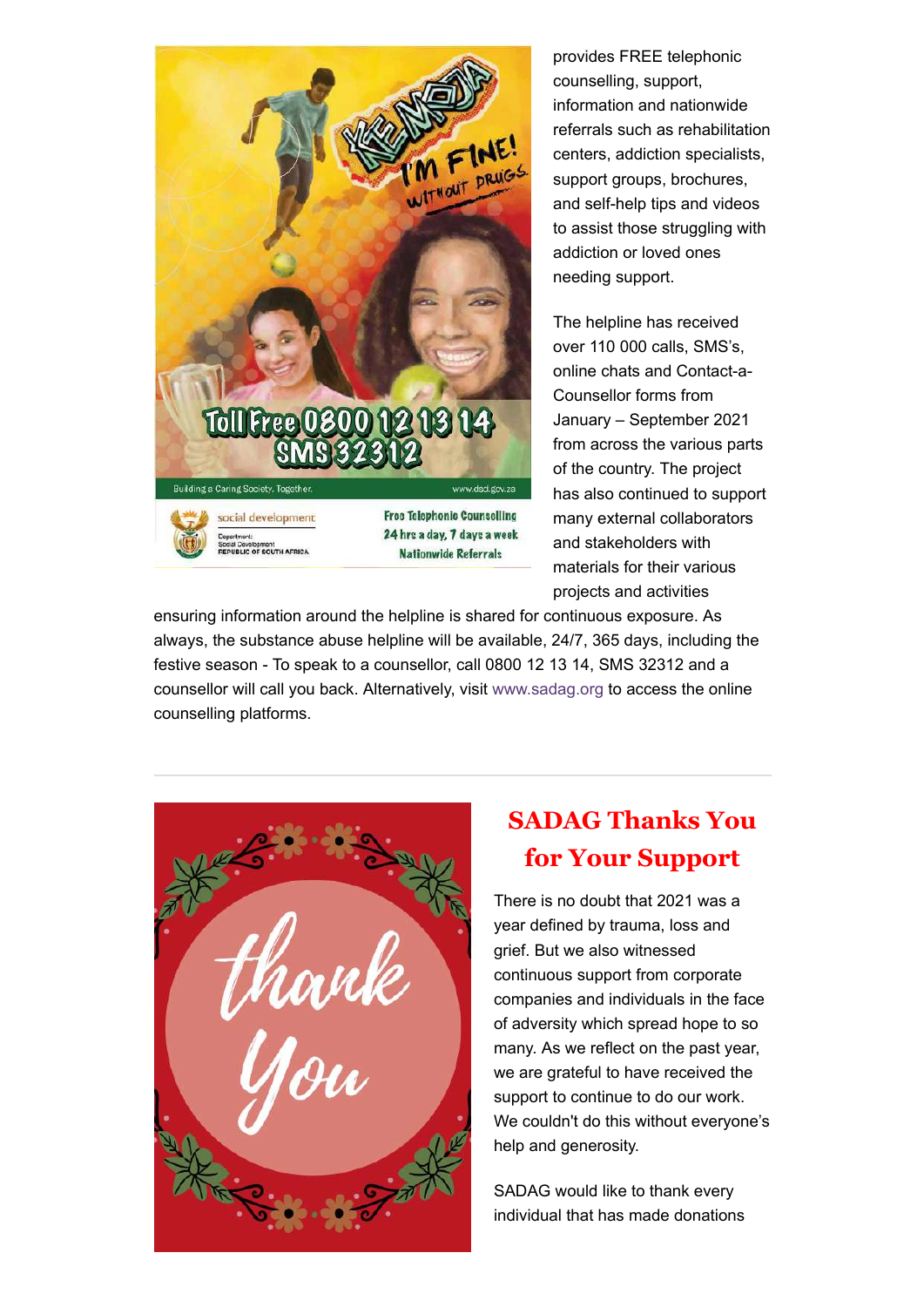does not go unnoticed.

SADAG have been supported by so many different people during the course of this year. We would like to extend a huge thank you to Henk, Nico and Yolande at Trunuty Telecommunications for all their help throughout the year with our phone systems. And a big thanks to Sarah from SIMCHAT who helps with our SMS system, and Heidi from CM for our Whatsapp chat support. To our talented webmaster, Jacs, for helping to keep our website updated. And a very special appreciation for Noreen and Beulah for providing us with our lovely office space. And to our technical support team – Stefan and Lovemore – who are always on standby ready to give us IT Support at any time. All of these amazing people and companies have helped us keep SADAG operating through the year.

To all the generous companies who have donated to SADAG this year including MTN SA, Investec, Discovery Health, KPMG, Standard Bank, ABSA, Public Hollard Insurance, Sanlam Glacier, CAFSA, Playmates and many more who have contributed over the last year to help fund our Helpline costs.

A special thanks Henry Cock, The Couch Practice, Jamie Brouze, Miss South Africa Shudufhadzo Musida, Esjay Sports, Dragonfly and Pirates Running Club for the special initiatives you created this year to help raise funds for SADAG.

Finally, a big thank you to our Board Members who have helped develop and grow SADAG during this last year, to whom we all appreciate their time, dedication and advice. Our thanks to Dr Colinda Linde, Zamo Mbele, Nkini Phasha, Shai Friedland, Dr Mashadi Motlana, Dr Frans Korb and Dr Laila Paruk.

To everyone, we have appreciated your kindness. You have played a key role in helping us to fulfill our vision, our passion and kindness to support so many people who needed us.

**After a very long and difficult year, it is important to take care of your mental well-being. Make sure you take time to rest and recover. Many have had a sad year - you are not alone, we are here for you. SADAG are open throughout the festive season, even on Christmas day.**

**The SADAG Helplines provide free telephonic counselling, information, referrals and resources 7 days a week, 24 hours a day – call 0800 21 22 23, 0800 70 80 90 or 0800 456 789 or the Suicide Helpline 0800 567 567. Alternatively, visit our website [www.sadag.org](https://www.sadag.org/index.php?option=com_content&view=article&id=1897&Itemid=101) for free resources, online video's and Mental Health information.**

**Have a happy and safe Holiday Season. Look after yourself these Holidays and wishing you all the best for 2022**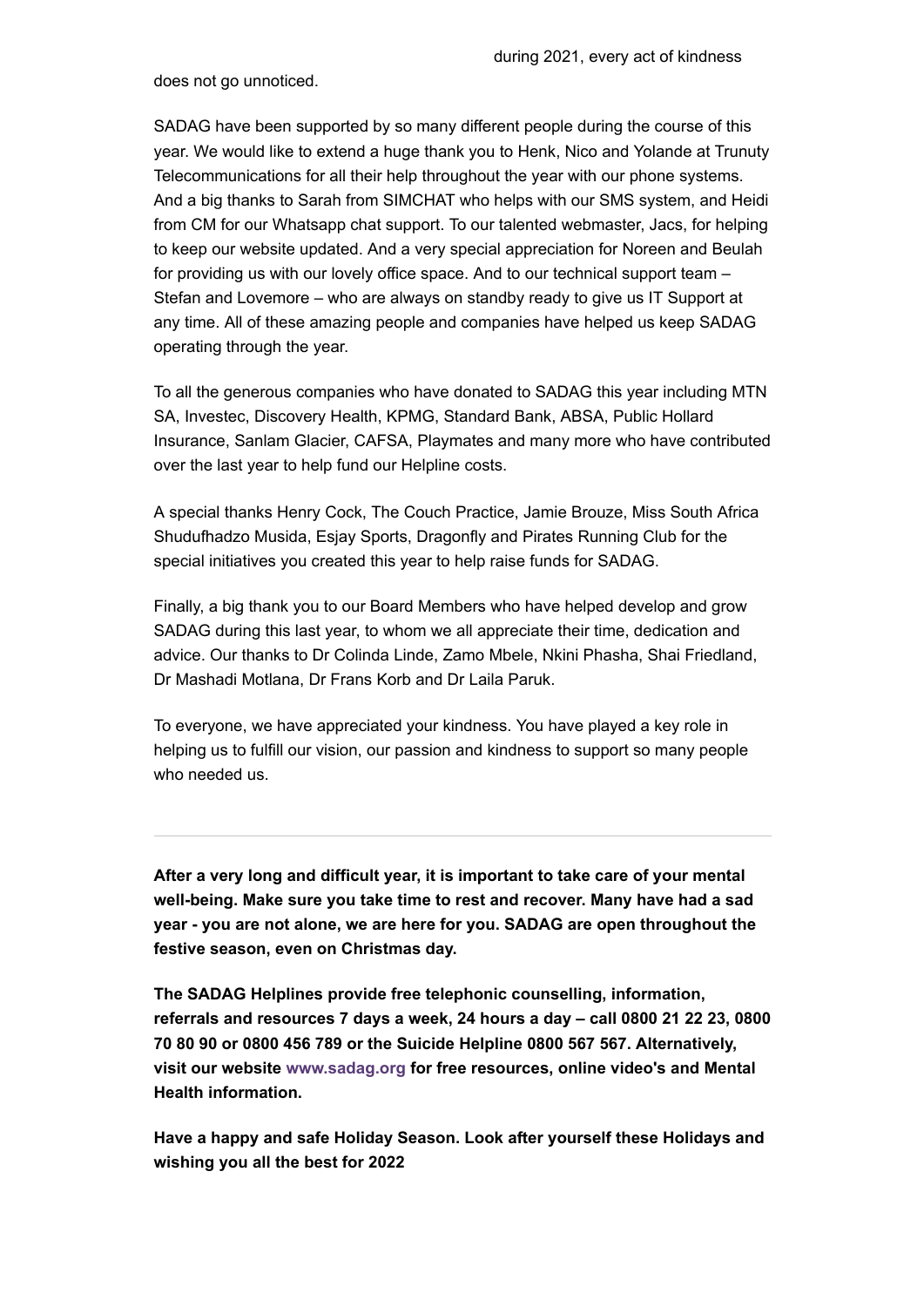**Please join in on the conversations, get regular updates and stay connected throughout the month - Follow us on our [SADAG Facebook Page](https://www.facebook.com/TheSADAG), [Twitter Page](https://twitter.com/TheSADAG) and [Instagram Page.](https://www.instagram.com/sadag_official/?hl=en)**

**Sincerely**

**Zane Wilson SADAG Founder zane@sadag.org www.sadag.org**